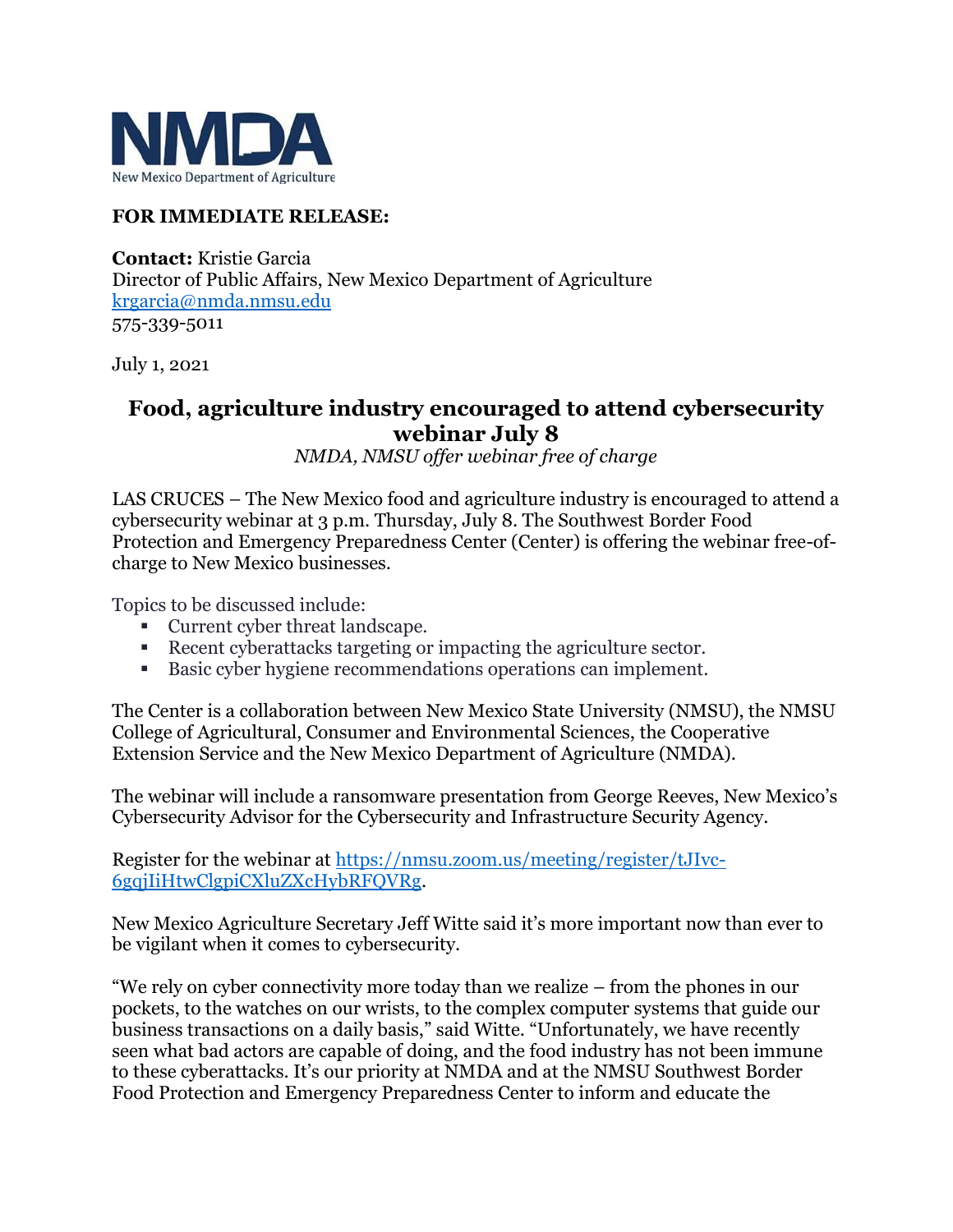industry in order to avoid any damage or disruptions to businesses or the food supply chain from cyber events. We must all take appropriate steps to protect this critical infrastructure in our own businesses and in our personal lives."

For more information about the webinar, please contact Marshal Wilson, NMDA's Agricultural Production Services Assistant Division Director and co-director of the Center. [mwilson@nmda.nmsu.edu](mailto:mwilson@nmda.nmsu.edu) or 575-339-5035.

To learn more about the Southwest Border Food Protection and Emergency Preparedness Center visit [https://aces.nmsu.edu/preparedness/.](https://aces.nmsu.edu/preparedness/)

*###*

*The New Mexico Department of Agriculture benefits the public by promoting the viability and advancement of New Mexico agriculture and affiliated industries. The agency promotes a fair marketplace, food protection, marketing, and economic development; supports the beneficial use and conservation of natural resources; and works cooperatively with the public and private sectors. For grant cycles beginning in 2019, the agency has administered over \$1.5 million in funds to support agriculture initiatives in the state through the Specialty Crop Block Grant Program and Healthy Soil Program combined.* 

Find us at: [www.nmda.nmsu.edu](http://www.nmda.nmsu.edu/) Facebook, Twitter and Instagram: @NMDeptAg YouTube: NMDeptAg LinkedIn: New Mexico Department of Agriculture

[Haga clic aquí para la versión en español.](https://www.nmda.nmsu.edu/2021/05/se-motiva-a-la-industria-alimentaria-y-agricola-a-asistir-al-seminario-virtual-sobre-ciberseguridad-el-8-de-julio/)